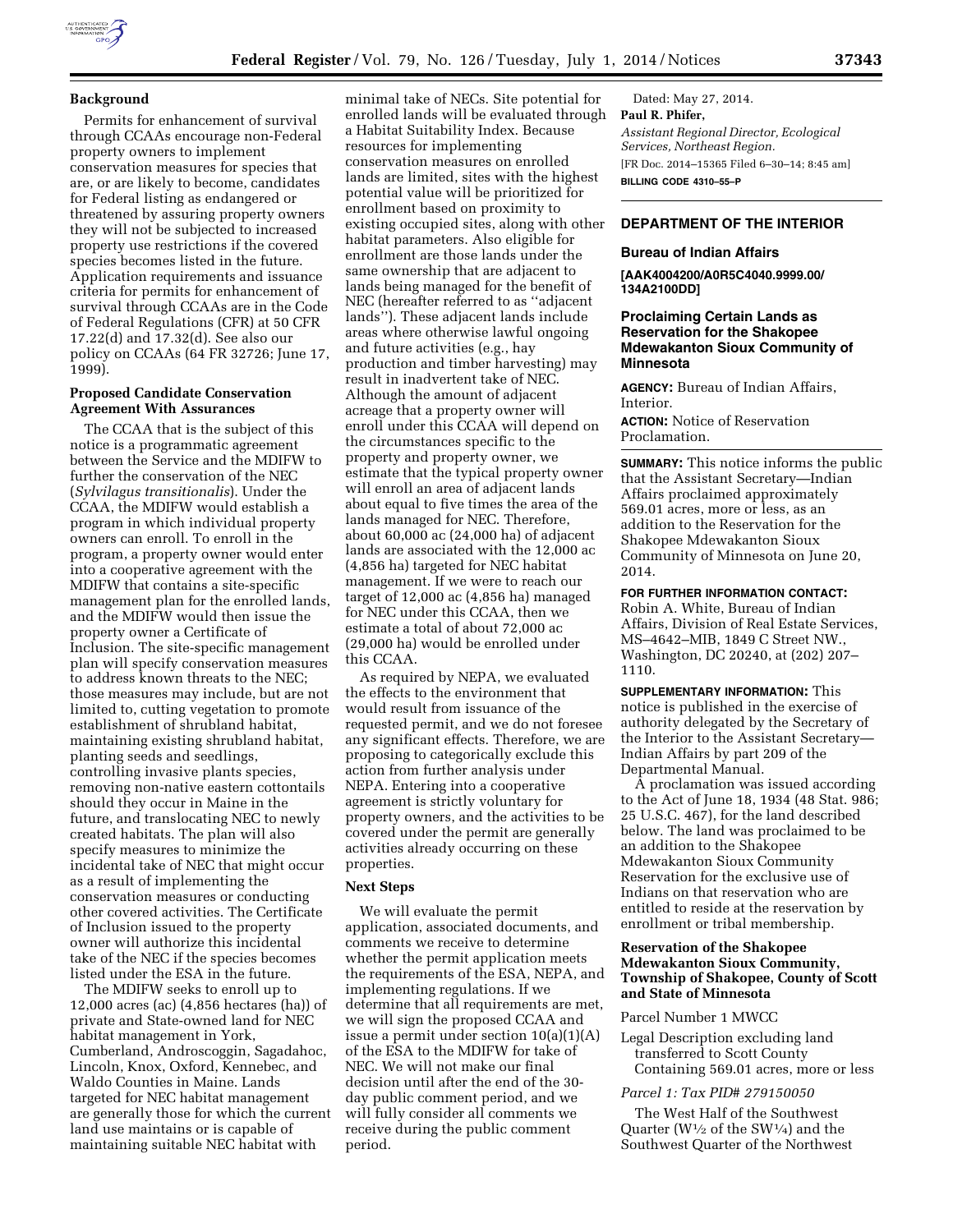Quarter (SW $\frac{1}{4}$  of the NW $\frac{1}{4}$ ) of Section 15, Township 115 North, Range 22 West of the 5th Principal Meridian, Scott County, Minnesota.

# **Also**

Those parts of Government Lots 4 and 5 in Section 15, Township 115 North, Range 22 West of the 5th Principal Meridian, Scott County, Minnesota, lying southerly of the southerly right of way line of County Road 16 as described in the Land Exchange and Conveyance Agreement, filed as Document No. 728960 and of record in the Office of the County Recorder in said Scott County, said southerly right of way line being more particularly described as follows: Commencing at the Southeast corner of said Government Lot 4; thence N. 00°13′28″ W., along the east line of said Government Lot 4, a distance of 830.62 feet to southerly right of way line of County Road 16 and the POINT OF BEGINNING; thence N. 69°45′59″ W., along said southerly right of way line, a distance of 1,372.72 feet; thence continuing along said southerly right of way line northwesterly along a tangential curve, concave to the north, a distance of 896.88 feet, a radius of 3,917.72 feet, and a delta angle of 13°07′00″; thence continuing along said southerly right of way line N. 56°38′59″ W., tangent to last described curve, a distance of 494.50 feet; thence continuing along said southerly right of way line northwesterly along a tangential curve, concave to the south, a distance of 122.17 feet, a radius of 4,032.00 feet, a delta angle of 01°44′10″, a chord bearing of N. 57°31′04″ W., and a chord distance of 122.17 feet to the west line of said Government Lot 5 and the POINT OF TERMINATION, said point being southerly 616.83 feet from the northwest corner of said Government Lot 5.

# *Parcel 2: Tax PID# 279160010*

The South Half of the Northeast Quarter ( $S^{1/2}$  of the NE<sup>1</sup>/<sub>4</sub>) and the North Half of the Southeast Quarter (N1⁄2 of the SE1⁄4) EXCEPT the Westerly 100 feet thereof, and the Southeast Quarter of the Southeast Quarter (SE<sup>1/4</sup> of the SE<sup>1/4</sup>), all in Section 16, Township 115 North, Range 22 West of the 5th Principal Meridian, Scott County, Minnesota.

# **Also**

That part of the Northeast Quarter of the Northeast Quarter (NE1⁄4 of the NE1⁄4) in Section 16, Township 115 North, Range 22 West of the 5th Principal Meridian, Scott County, Minnesota, lying northerly of the northerly right of way line of County Road 16 as described in the Land

Exchange and Conveyance Agreement, filed as Document No. 728960 and of record in the Office of the County Recorder in said Scott County, being more particularly described as follows: BEGINNING at the Northeast corner of said Northeast Quarter of the Northeast Quarter, thence S. 00°42′26″ W., along the east line of said Northeast quarter of the Northeast quarter, a distance of 343.57 feet to the northerly right of way line of County Road 16; thence along said northerly right of way line northwesterly along a non-tangential curve, concave to the south, a distance of 274.52 feet, a radius of 1,764.54 feet, a delta angle of 8°54′50″, a chord bearing N. 69°32′38″ W., and a chord distance of 274.24 feet; thence continuing along said northerly right of way line N. 74°00′04″ W., a distance of 398.96 feet; thence Northwesterly along a non-tangential curve, concave to the south, a distance of 497.59 feet, a radius of 4182.00 feet, a delta angle of 6°49′02″, a chord bearing N. 72°44′04″ W., and a chord distance of 497.30 feet to the north line of the Northeast Quarter of the Northeast Quarter; thence S. 89°29′43″ E., along said north line, a distance of 1,119.63 feet to the POINT OF BEGINNING.

# **Also**

That part of the Northeast Quarter of the Northeast Quarter (NE1⁄4 of the NE1⁄4) in Section 16, Township 115 North, Range 22 West of the 5th Principal Meridian, Scott County, Minnesota, lying southerly of the southerly right of way line of County Road 16 as described in the Land Exchange and Conveyance Agreement, filed as Document No. 728960 and of record in the Office of the County Recorder in said Scott County, and said southerly right of way line being more particularly described as follows: Commencing at the Southeast corner of Government Lot 4 of Section 15 in said Township 115 North, Range 22 West; thence N. 00°13′28″ W., along said east line of Government Lot 4, a distance of 830.62 feet to southerly right of way line of County Road 16; thence N. 69°45′59″ W., along said southerly right of way line, a distance of 1,372.72 feet; thence continuing along said southerly right of way line northwesterly along a tangential curve, concave to the north, a distance of 896.88 feet, a radius of 3,917.72 feet, and a delta angle of 13°07′00″; thence continuing along said southerly right of way line N. 56°38′59" W., tangent to last described curve, a distance of 494.50 feet; thence continuing along said southerly right of way line northwesterly along a tangential curve, concave to the south,

a distance of 122.17 feet, a radius of 4,032.00 feet, a delta angle of 01°44′10″, a chord bearing of N. 57°31′04″ W., and a chord distance of 122.17 feet to the east line of said Northeast Quarter of the Northeast Quarter and the POINT OF BEGINNING; thence continuing northwesterly, along the last described curve and said southerly right of way line, a distance of 1,427.23 feet, a radius of 4,032.00 feet, a delta angle of 20°16′52″, a chord bearing of N. 68°31′35″ W., and a chord distance of 1,419.79 feet to the west line of the Northeast Quarter of the Northeast Quarter of Section 16 and the POINT OF TERMINATION, said point being southerly 108.74 feet from the northwest corner of said Northeast Quarter of the Northeast Quarter.

## *Parcel 3: Tax PID# 279210050*

The Northeast Quarter of the Northeast Quarter (NE1⁄4 of the NE1⁄4) of Section 21, Township 115 North, Range 22 West of the 5th Principal Meridian, Scott County, Minnesota.

# *Parcel 4: Tax PID# 279220010*

The Northwest Quarter of the Northwest Quarter (NW1⁄4 of the NW1⁄4) of Section 22, Township 115 North, Range 22 West of the 5th Principal Meridian, Scott County, Minnesota.

#### *Parcel 5: Tax PID# 279150050*

The South Three-fourths of the East Half of the Southwest Quarter (S3⁄4 of the  $E^{1/2}$  of the SW<sup>1/4</sup>) of Section 15, Township 115 North, Range 22 West of the 5th Principal Meridian, Scott County, Minnesota.

#### *Parcel 6: Tax PID# 279220010*

The Northeast Quarter of the Northwest Quarter (NE1⁄4 of the NW1⁄4) of Section 22, Township 115 North, Range 22 West of the 5th Principal Meridian, Scott County, Minnesota, EXCEPTING THEREFROM the following described tract: Commencing at the Northeast corner of said Northeast Quarter of the Northwest Quarter of Section 22; thence S. 01°08′57″ W., along the said east line, a distance of 621.16 feet to the POINT OF BEGINNING; thence continuing along the said east line S. 1°08′57″ W., a distance of 349.75 feet; thence N. 88°39′13″ W., a distance of 501.20 feet; thence N. 03°09′13″ W., a distance of 326.00 feet; thence N. 88°39′00″ E., a distance of 526.16 feet to the POINT OF BEGINNING.